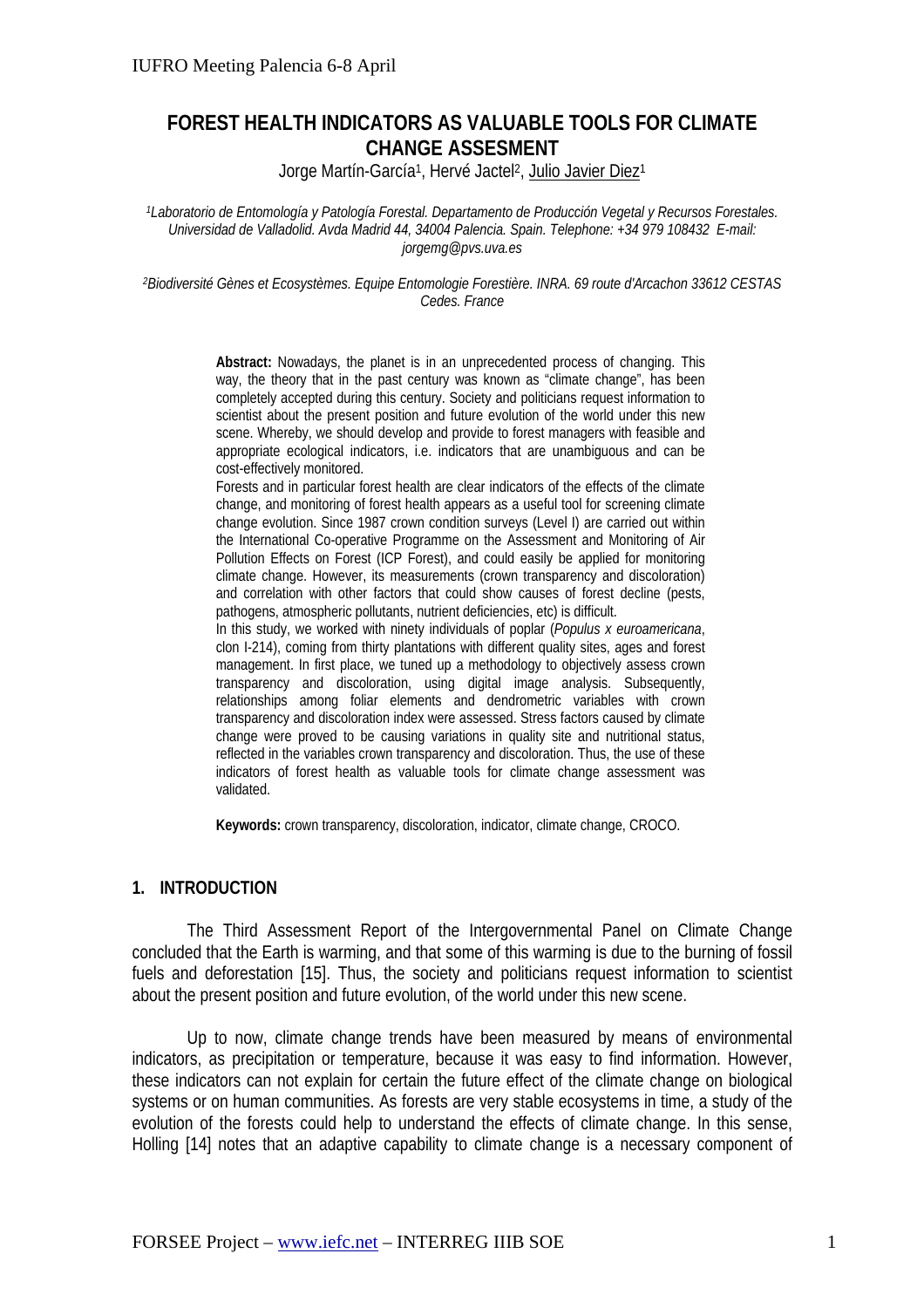sustainability, whereas other researchers have determined that forest health is very affected by environmental stress, as critical ozone levels, meteorological stress factor, air pollution stress, critical deposition level or nutrient deficiencies [5, 6, 11, 13, 19 & 36].

Therefore, we believe that indicators of sustainable forest management and forest health indicators could be used for climate change assessment. Provided that these indicators have some desirable characteristics as; their interpretation should be simple and unequivocal, should be reproducible and comparable, should have a standard measurement error, should have a low measurement error, should be acquired quickly and cost-effectively, should correlate with changes in processes, should be responsive to stressors for concern for management strategies, capable of measurement across large areas of forest, can integrate effects over time, can be related to the overall structure and function of ecosystem, information should be readily incorporated into GIS, developed for broader aims of forest management and should have an historical data base, or should be accessible data for development of a data base [8 & 28].

Crown transparency and discoloration are used as indicators of forest health [38]. Since 1987 crown condition surveys, are carried out within the International Co-operative Programme on the Assessment and Monitoring of Air Pollution Effects on Forest (ICP Forest, level I). These variables have been visually estimated by observers from the ground, so due to the subjectivity of the assessment, the data quality and comparability of assessments have been questioned [25]. The sources of error in assessments of crown condition are varied; each country has different methods, experience and personal "style" of the observers, weather condition, visibility of the crown, tree species, tree age and social position [10, 29, 32 & 37]. Such sources of error difficult making comparisons between data collected by different countries, different field crews, and even between assessments of the same observer. In the same way, subjective crown transparency and discoloration measurements can not be used to correlate possible causes of forest decline (pests, pathogens, atmospheric pollutants, nutrient deficiencies, etc.).

Researchers have tried to solve these problems; by combining field and control team assessments [9], using data from cross-calibration courses to estimate correction factors for the country differences [16], or by arranging annual training courses for observers and using reference photographs [32]. But all these attempts were not enough. That's why scientists have looked for others solutions by means of digital image analysis [2, 23 & 30] or remote sensing [3, 33, 34 & 35].

Particularly, Mizoue [23] developed a semi-automatic image analysis system, called CROCO, to assess crown transparency from photographs. CROCO calculates a measure of crown transparency (DSO), which is defined as the difference between the fractal dimension of the silhouette of a tree crown (Ds) and the fractal dimension of its outline (Do) [24]. CROCO uses Scion Image for Windows (free available at the http://www.scioncorp.com/) and the widely-used Adobe Photoshop.

Although discoloration has been a variable less studied than crown transparency, some research to eliminate or minimize its subjectivity has been published. So, Innes´ group [17] developed a method for the identification of trees with unusually coloured foliage, based on the use of Munsells' plant colour charts. However, this method does not resolve entirely the problem of the subjectivity and only recognizes outliers, assuming that the majority of the population does not show discoloration. Therefore, this method cannot be used to obtain a quantitative discoloration index that could correlate with stress factor.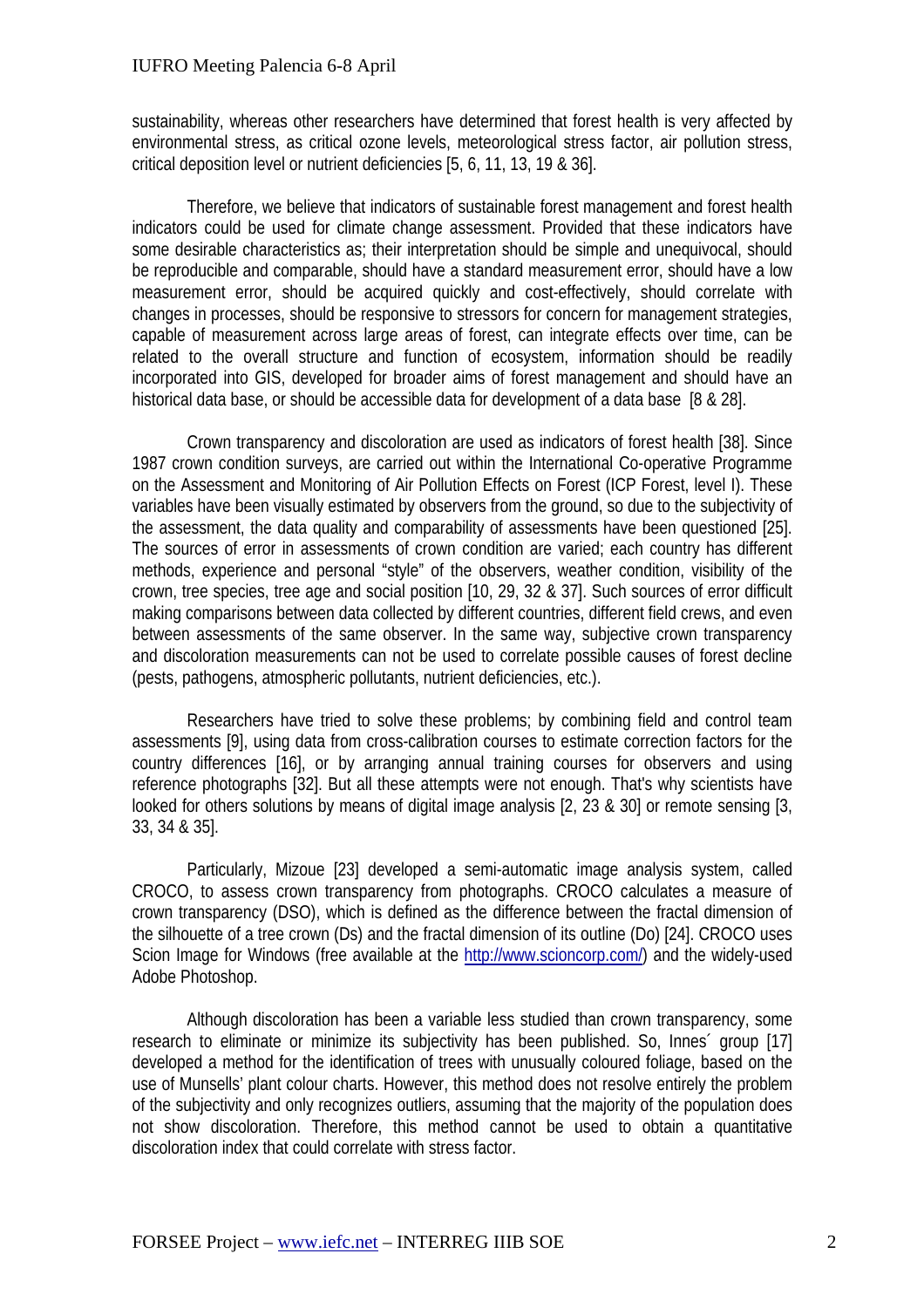WinDIAS 2.0 (colour image analysis system) uses an image grabber card to offer fast image analysis for a wide range of applications that could need high colour discrimination, for example for plant pathology. WinDIAS can determine discoloration of leaves by means of a palette of colours (RGB; red, green and blue), and the total area of each RGB.

Taking into account that the purpose of this study is to find indicators of forest health that can be used to monitore climate change trend, we assess relationships among foliar elements and dendrometric variables with crown transparency and discoloration index. So we could estimate if variations in quality site and nutritional status of the trees, result from the stress factors caused by climate change, reflected in the variables crown transparency and discoloration. This would validate the use of these variables as indicators of the climate change.

## **2. MATERIALS AND METHODS**

This study was carried out during 2005, over 30 plantations of poplar (*Populus x euroamericana*, Clone I-214) in Palencia (Castile and Leon province), northwest of Spain. A subsample of 90 trees was selected, exactly three trees per plantation (higher, medium and lowest visual crown transparency).

## **2.1. CROCO estimates**

During the summer (first two weeks of July), the trees were photographed using a digital photo camera of 8 mega pixels (EOS 350D, Canon). The spacing of poplar plantation is 6x6 or 5x5 meters, enough to avoid crowns to overlap, and keeping norms that CROCO imposes; photographs must be taken with a camera angle lower than ca. 45 degrees and overlap rate with other trees must be lower than about 50 % of crown width [23 & 27].

The DSO values were calculated for each tree using CROCO as follows [25]. First, for all photographs a rectangular region of interest (ROI) was cut out, including the part of the crown exposed to sunlight, but excluding the parts overlapping with adjacent trees. At the same time, the overlap rate (OR) was categorized into 8 classes (no overlap, 25, 50, 75, 100 % overlap on one side of the crown and 25, 50, 75 % overlap on both sides). Second, an automatic thresholding algorithm was applied to the blue-filtered grey scale image to generate the crown silhouette image. Finally the DSO values were calculated from the silhouette images using fractal analysis [22]. Trees that overlapped have positively biased DSO values (underestimation of crown transparency), these were removed using the linear regression developed by Mizoue [23].

In other studies, the fit between crown transparency and DSO were carried out from reference photographs. In this case, there were no reference photographs for poplar, therefore seven photographs of different degrees of crown transparency were sent to one expert field observer of level 1 and 2 plots (European network), in order to assess their crown transparency.

## **2.2. WinDIAS estimates**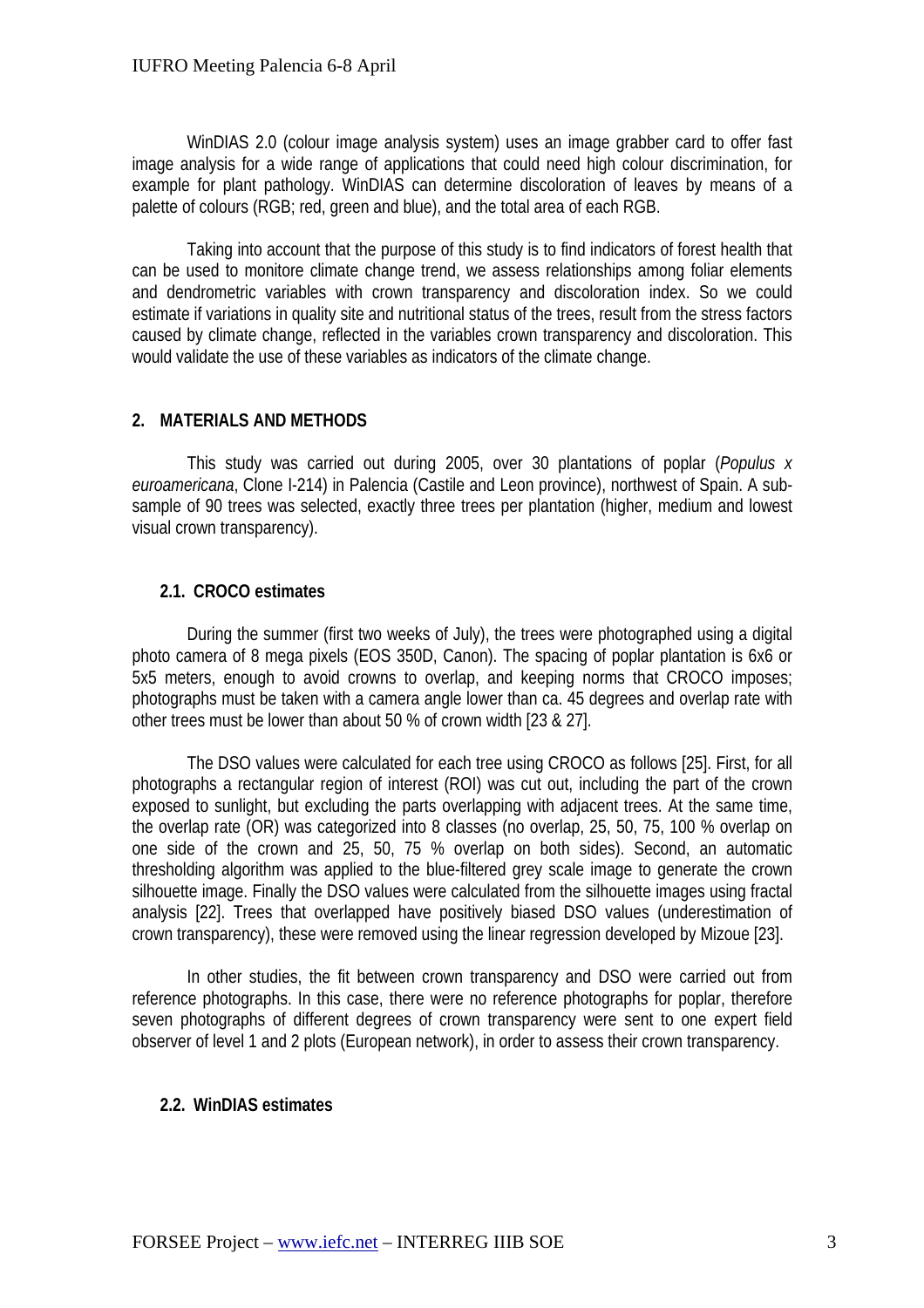Those 90 trees selected to evaluate crown transparency were also used to calculate the discoloration index with WinDIAS (colour image analysis system). So, during the first two weeks of September two entire main branches per tree were removed from the upper third of the canopy. In the laboratory, three terminal leaves were pruned and were analysed with WinDIAS, a mean RGB in function of the area of the different RGB were obtained for each leaf. Then discoloration index was calculated summing numerical values of red, green and blue. Finally, discoloration of each tree was calculated as the mean of those three leaves.

## **2.3. Foliar element analysis**

On the same 90 trees, during the first two weeks of September, period in which the foliar nutrients are more stable in poplar [1], fifteen - twelve leaves were removed per tree, from two main branches of the upper third of the canopy. The oven-dried (60ºC) samples of the leaves were milled (0.25 mm) and digested with HNO3 in a microwave oven. Total carbon and N in milled foliar samples were analyzed by combustion, using a Leco analyzer (LECO, St Joseph, Michigan, EEUU).The total elements P, K, Ca, Mg, Fe, Mn, Zn, Cu, B, Ni S, Al, Cr, As, Mo, Cd, Co, Na and Pb in the digested foliar samples were determined by ICP-EOS (Perkin Elmer, Wellesley, MA, EEUU).

# **2.4. Dendrometric variables**

During October dendrometric variables were collected from the study trees; diameter at breast height (Dn), total tree height (Ht), initial crown height (Hi) and crown diameter (Acrown). From these variables other three variables of growth were obtained; diameter at breast height per age (Dn/Age), total tree height per age (Ht/Age) and crown diameter per age (Acopa/Age).

## **2.5. Statistical methods**

Logarithmic transformations were used to linearize the crown transparency and discoloration variables, calculated with CROCO and WinDIAS respectively. This transformation offers the possibility to make full use of the linearity of the predictor variables.

Statistical analyses were conducted in SAS v. 8 [31]. At first, we tried to choose the predictor variables carrying out a principal components analysis (rotation, normalized varimax), but the obtained models explained low variance. Finally, the analysis was conducted using multiple stepwise regression techniques. The fitted models were of the type of Eq.1. Where the foliar nutrients were C, N, P, K, Ca, Mg, Fe, Mn, Zn, Cu, B, Ni S, Al, Cr, As, Mo, Cd, Co, Na and Pb, and dendrometric variables were Dn, Ht, Hi, Acrown, Dn/Age, Ht/Age and Acopa/Age.

## **3. RESULTS AND DISCUSSION**

## **3.1. Relationship between Crown transparency and DSO index**

The values of DSO tended to decrease with increasing crown transparency, with DSO being close to zero at crown transparency (CT) = 100% (Fig. 1). So, a fit using the values DSO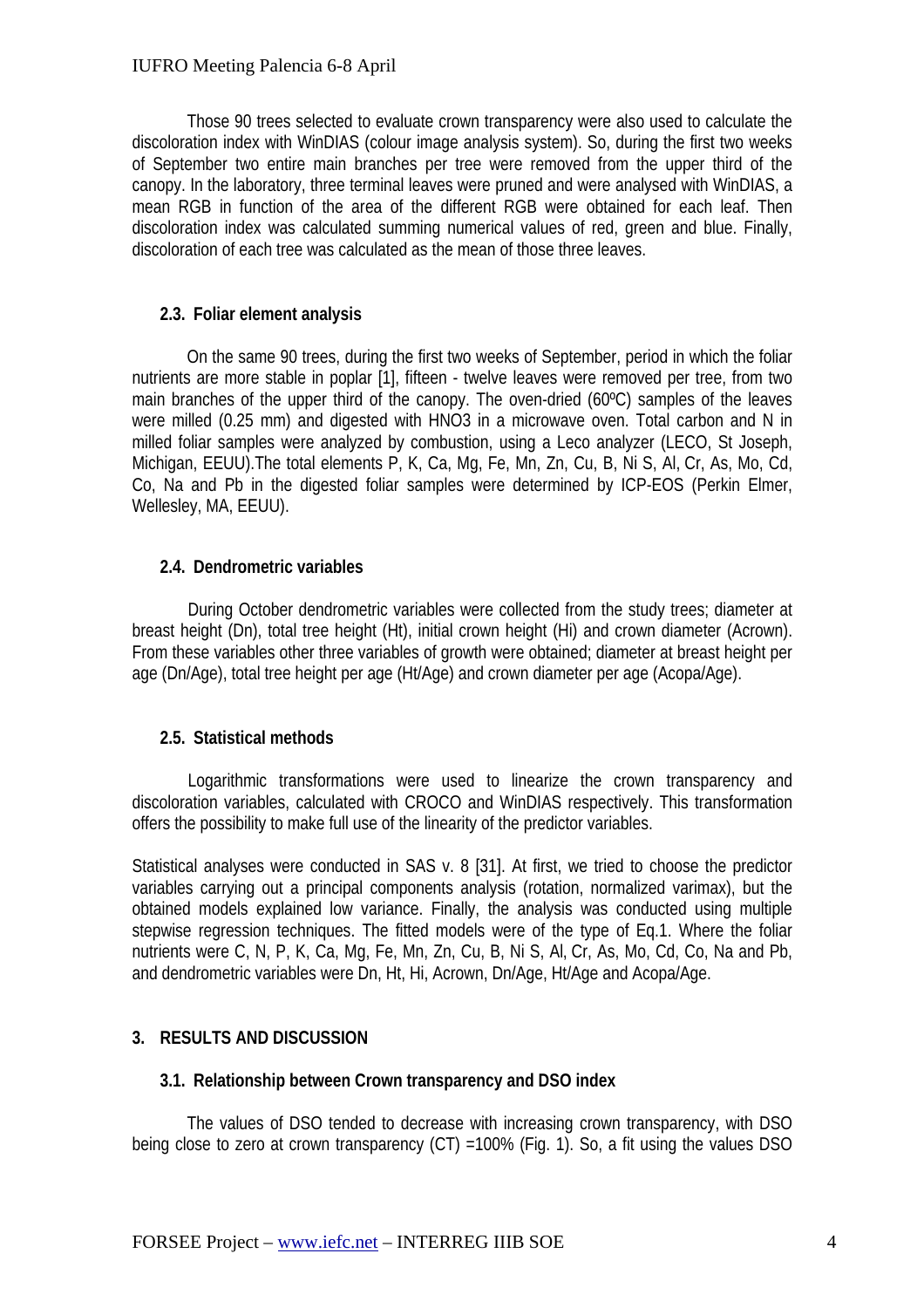obtained with CROCO and crown transparency was carried out, estimated by an expert field observer. The exponential function gave a very good fit with simple regression,  $R^2$ <sub>adj</sub>=96.81 % and  $R^2$ <sub>adj</sub> (adjusted for d.f.) = 96.18 %. This value is similar to those obtained for other tree species as; Norway spruce (95.4 %), Silver fir (97.1 %), Scots pine (95.1 %), Larch (92.8 %), Beech (99.9 %), Oak (99.3 %), Sycamore (98.8 %) and Ash (97.7 %) [26]. However, in broadleaves as poplars, many small branches with very little foliage are present and many parts of blight branches and foliage were converted to white in the black&white images, besides CROCO for windows (original version is for Macintosh) gives specially negative values (Mizoue, comm. pers.). For this reason, in trees with high crown transparency, the DSO index was negative, so was not possible use the logarithmic function **CT** = *a* ln (**DSO**) + *b* for the fit, as it has been used previously [22 & 25], and an exponential function  $CT = a e^{b}$  DSO was applied.

This fit ratified that crown transparency could be assessed with CROCO from photographs taken in the field, besides it would not be necessary to use reference photographs for the fit. It agrees with the results obtained by Dobbertin´s group [7], who compared the scores given by field and slide assessment, with CROCO. They observed that correlation coefficients of CROCO with each of the field observers were larger than the median correlation coefficients between the field observers. In the same study, they observed that slide assessors significantly underestimated crown transparency in comparison with field observers, which could indicate that the values of crown transparency obtained in our study with CROCO could be a little bit underestimated, because our fit was carried out from photograph assessment. However, in our study it was not very important, since we were analyzing if crown condition reflected the climate change effects, therefore, it was more important to obtain an objective measurement than a perfect measurement (i.e. if the crown condition is a little bit underestimated, all trees would keep the same trend and no tree would be overestimated).

#### **3.2. Relationship between foliar elements and dendrometric variables with crown condition**

The results of the statistical analysis confirmed that crown transparency is highly influenced by foliar elements and age. So, the statistical model obtained for CT with all trees (global model) determined that with two foliar nutrients (N and 1/Ca), 47.42 % of the variance of Ht/Age and the age could be explained (Table 1). Age was the most influential variable, showing a negative effect on crown transparency, which agrees with previous studies [12 & 19]. On the other hand, N was positively correlated with CT, i.e. high concentration negatively affected forest health, and this could be due to higher concentrations than necessary. So, an excessive concentration of N may lead to an increased susceptibility of forests to natural stresses, such as fungal diseases, drought and frost [4]. However, mean N concentration of the 90 trees was 2,17% dry mass, similar or lower than foliar nutrient critical levels, 2 – 2.45 % dry mass, calculated from DRIS norms for *Populus deltoides* [20 & 21]. Could be that *Populus x euroamericana* needs less N concentration that *P.deltoides*.

Calcium mean concentration was 2.65 % dry mass, much higher than foliar nutrient critical level, 1.21-2.30 % dry mass [20 & 21], something natural since most of the stands had very basic soils. So could be that base cations neutralise acids that are important nutrient elements [36]. However, 1/Ca had a positive correlation with CT, i.e. an increment of Ca caused a reduction of CT. Finally, Dn/Age variable was correlated negatively with CT, however it is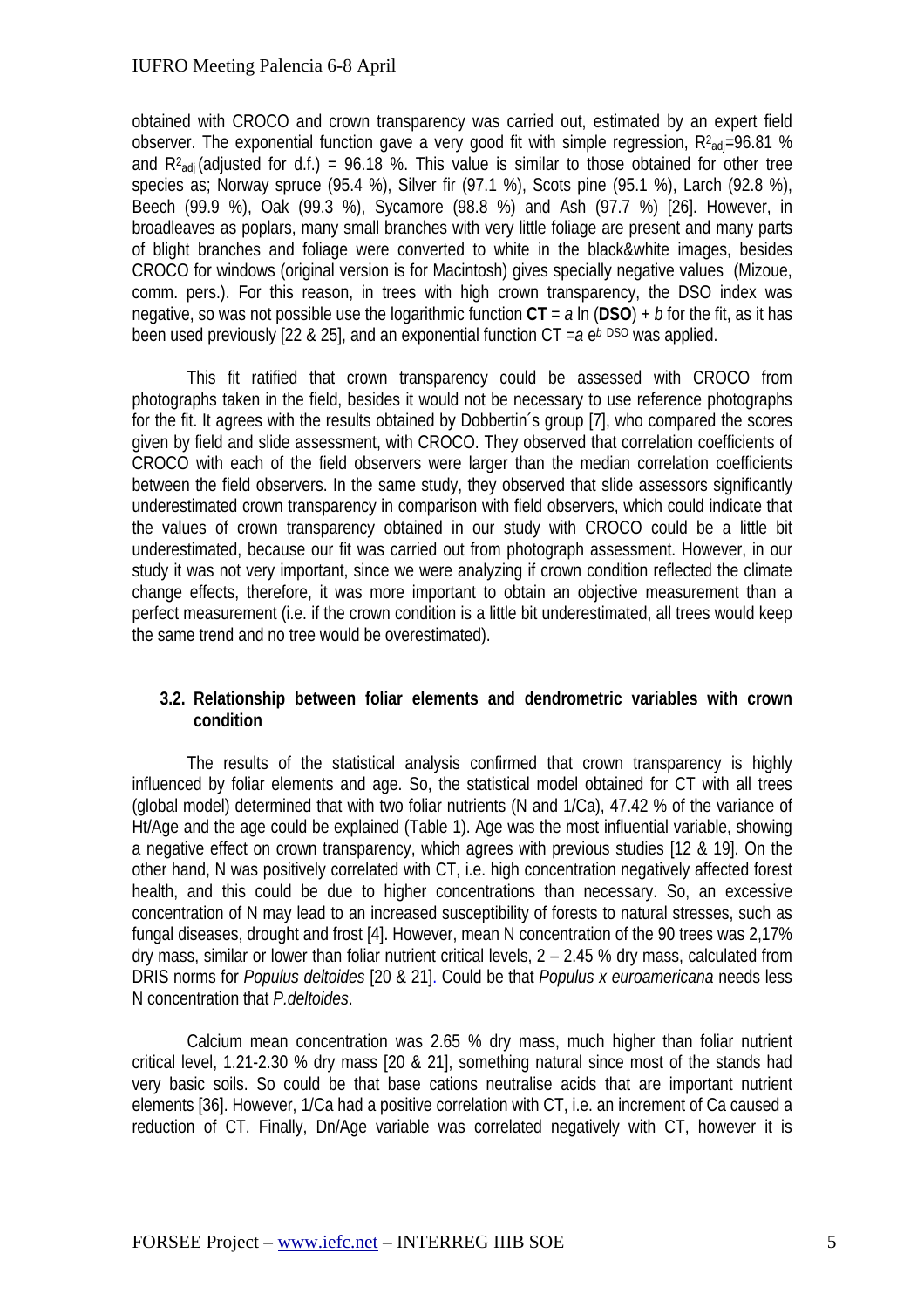possible that Dn/Age was affected by CT and not the opposite, i.e. high CT index caused by other variables induced lower diameter growth.

Taking into account that age was the most influential factor in the TC, we developed two other statistical models; young trees (2-6 years old) and old trees (8-14 years old) (Table 1). This separation improved the model, increasing the explained variance on about 20 %,  $R^2$ <sub>adj</sub>=68.33 % and  $R^2$ <sub>adj</sub>=66.02 % (Table 1). Besides, tree age was not a predictor variable in the new models anymore, which showed that separation was right. These percentages of explained variance are a little bit higher than those obtained by Ke and Skelly [18], which were round of 34-67 %, although their models had 14 predictor variables. On the other hand, Hendriks´group [13] developed statistical models for the defoliation, using stand characteristics (tree species, provenance, tree density), site characteristics (soil type, nutrient availability), meteorological characteristics (drought, frost), air pollution and pest and diseases. But the variance percentages accounted for  $R^2$ <sub>adj</sub> were 22.59, 33.73 and 23.85 % for Oak, Scots pine and Douglas-fir respectively. Besides, they needed 14, 25 and 9 different predictors respectively, against to 4-6 of our models.

Again, N was a very important variable in both models, keeping a similar performance on the global model. On the other hand, Pb, Na, Cr and As were negatively correlated with CT, which shows that there were no problems of toxicity by heavy metals in the stands (Table 1).

Discoloration model for all trees (global model) explained the 63.96 % of the variance, once divided in young and old, the explained variance was 75.5 and 64.92 %. This Increment was low because the age did not influence in a considerable way in the model (Table 2). These values were very similar to those obtained by Ke and Skelly [18], which were round of 61-77 %, although again their models had more predictor variables, exactly 13-15 against 4-6 of ours models.

Taking into account that the results of the neperian logarithms of values between 0-1 (foliar concentrations) are negative values, in the global model variables such as Cu, Fe, Na and Mn had a positive correlation with discoloration, this result could indicate that these nutrients were causing toxicity in the trees. Again N concentration was an important variable, however now N had a negative correlation with discoloration, contrary to what was seen for the CT models. Why high N concentrations increased the CT and decreased the discoloration, remains unexplained.

The high percentages of explained variance for our statistical models, from very few predictor variables, proved that the crown conditions are valid indicators to monitor possible changes in the quality site and nutritional status caused by climate change.

## **4. BIBLIOGRAPHY**

1.BENGOA, J.L.; RUEDA, J. 2001. **Variación estacional y espacial de los niveles foliares en parcelas de ensayo de clones de** *Populus x euroamericana* **y** *P. x interamericana*. Libro de actas del I Simposio del Chopo, Zamora (Spain): 211-219.

2.CLARK, N.; SANG-MOOK, L.; ARAMAN, P. 2003. **Finding a good segmentation strategy for tree crown transparency estimation**. Presented at the 19th Biennial Workshop on Color Photography and Videography in Resource Assessment. Logan, Utah on October 6-8.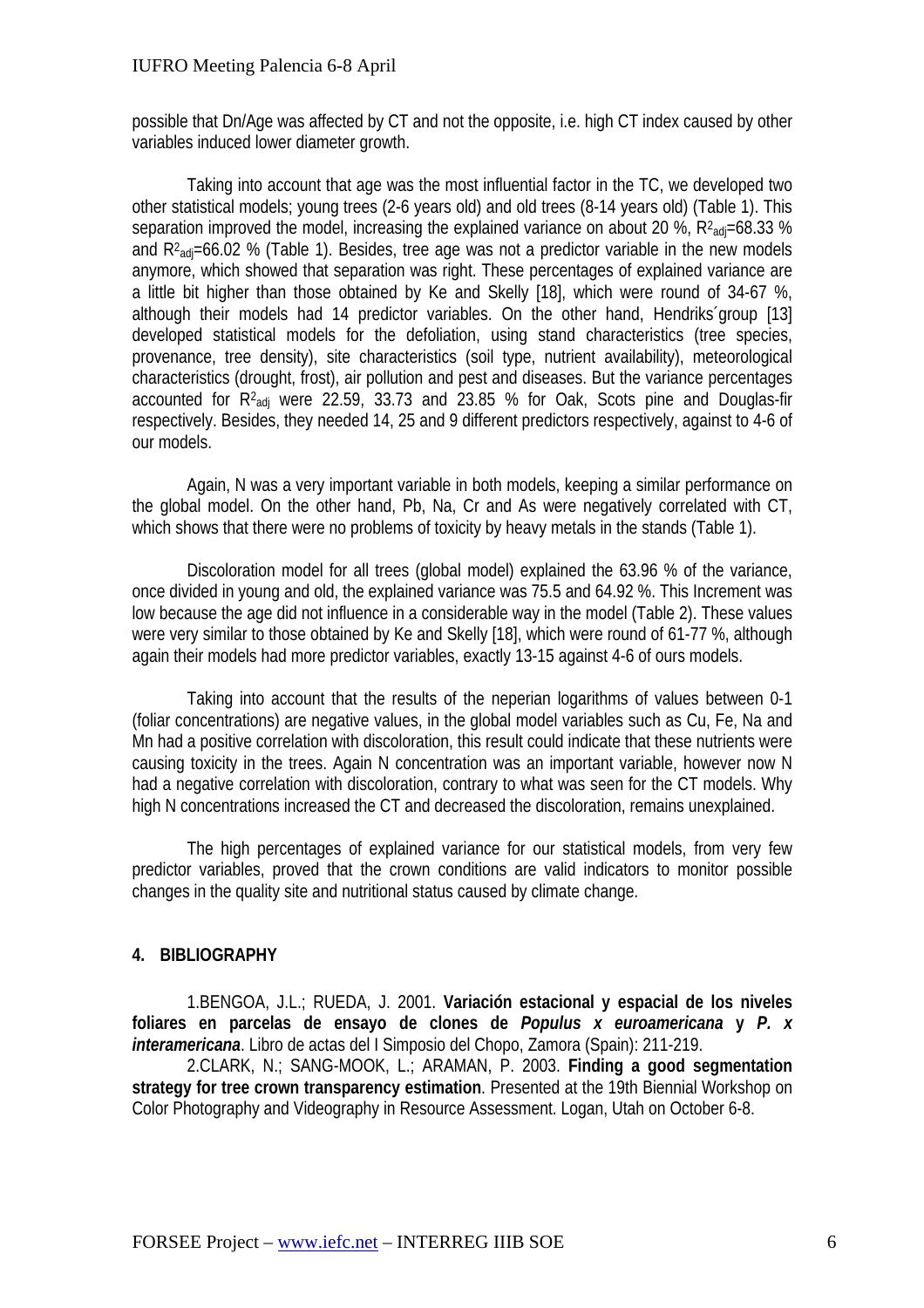3.COOPS, N.C.; STONE, C.; CULVENOR, D.S; CHISHOLM, L. 2004. **Assessment of crown condition in Eucalypt vegetation by remotely sensed optical indices**. J. Environ. Qual. 33: 956-964.

4.DE VISSER, P.H.B. 1994. **Growth and nutrition of Douglas-fir, Scots pine and Pedunculate oak in relation to soil acidification**. Wageningen, Doctoral thesis, Wageningen Agricultural University, The Netherlands, 185 pp.

5.DE VRIES, W.; KLAP, J. M.; ERISMAN, J. W. 2000. **Effects of environmental stress on forest crown condition in Europe. Part I: Hypotheses and approach to the study**. Water, Air and Soil Pollution 119:317-333.

6.DE VRIES, W.; REINDS, G. J.; KLAP, J. M.; VAN LEEUWEN, E. P.; ERISMAN, J.W. 2000. **Effects of environmental stress on forest crown condition in Europe. Part III: Estimation of critical deposition and concentration levels and their exceedances.** Water, Air and Soil Pollution 119: 363-386.

7.DOBBERTIN, M.; HUG, C.; MIZOUE, N. 2004. **Using slides to test for changes in crown defoliation assessment methods Part II: Application of the image analysis system CROCO.** Environmental Monitoring and Assessment 102: 167-178.

8.FERRETTI, M. 1997. **Forest health assessment and monitoring – issues for consideration.** Environmental Monitoring and Assessment 48: 45-72.

9.GHOSH, S.; INNES, J.L. 1995. **Combining field and control team assessments to obtain error estimates for surveys of crown condition.** Scand. J. For. Res. 10: 264-270.

10.GHOSH, S.; INNES, J.L.; HOFFMANN, C. 1995. **Observer variation as a source of error in assessments of crown condition through time.** Forest Science, Vol. 41, No. 2: 235- 254.

11.GÜLLÜ, G.; SIRIN, G.; TUNCEL, G. 2003. **Forest decline evidence in southern Turkey and its possible dependence on ozone trends.** Water, Air and Soil Pollution: Focus 3: 255-267.

12.HENDRIKS, C.M.A.; DE VRIES, W.; VAN DEN BURG, J. 1994. **Effects of acid deposition on 150 forest stands in The Netherlands. Relationships between forest vitality characteristics and the chemical composition of foliage, humus layer, mineral soil and soil solution.** Wageningen, DLO-Winand Staring Centre, report 69.2, 55 pp.

13.HENDRIKS, C.M.A.; OLSTHOORN A.F.M.; KLAP, J.M.; GOEDHART, P.W.; OUDE VOSHAAR, J.H.; BLEEKER, A.; DE VRIES, F.; VAN DER SALM, C.; VOOGD, J.C.H.; DE VRIES, W.; WIJDEVEN, S.M.J. 2000. **Relationships between crown condition and its determining factors in The Netherlands for the period 1984 to 1994.** Wageningen, Alterra, Green World Research. Alterra-rapport 161. 70 blz.

14.HOLLING, C.S. 2001. **Understanding the complexity of economic, ecological, and social systems**. Ecosystems 4:390–405.

15. HOUGHTON, J.T., Y. DING, D.J. GRIGGS, M. NOGUER, P.J. VAN DER LINDEN, AND D. XIAOSU (EDITORS). 2001. **Climate change 2001: the scientific basis.** Intergovernmental Panel on Climate Change, Cambridge University Press, New York, N.Y.

16.INNES, J.L.; LANDMANN, G.; METTENDORF, B. 1993. **Consistency of observations of forest tree defoliation in three European countries.** Environmental Monitoring and Assessment 25: 29-40.

17.INNES, J.L.; GHOSH, S.; SCHWYZER, A. 1996. **A method for the identification of trees with unusually colored foliage.** Can. J. For. Res. 26: 1548-1555.

18.KE, J.; SKELLY, J.M. 1994. **Relationships between symptoms expressed by Norway spruce and foliar and soil elemental status.** Water, Air and Pollution 74: 289-305.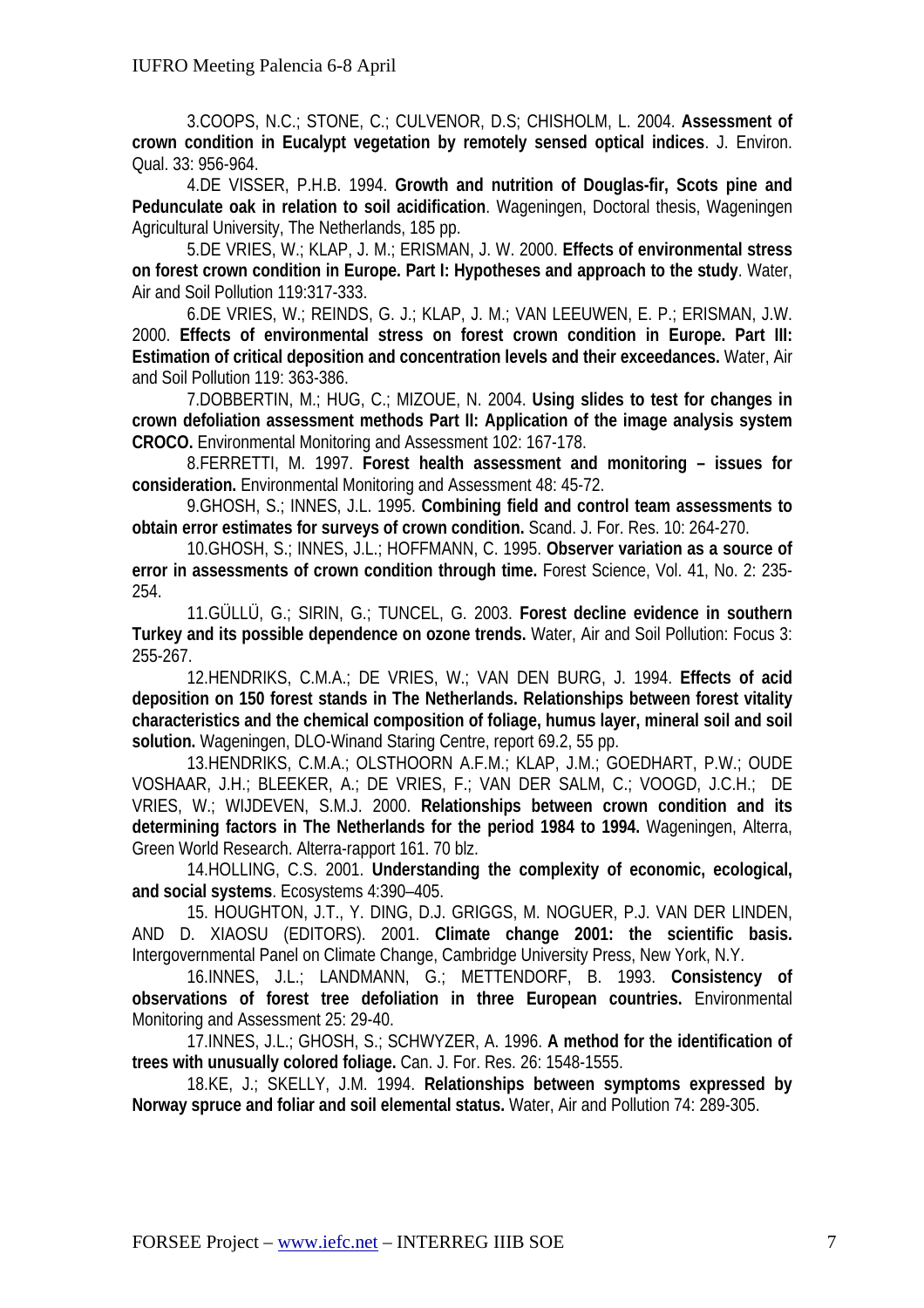19.KLAP, J.M.; OUDE VOSHAAR, J.H.; DE VRIES, W.; ERISMAN, J.W. 2000. **Effects of environmental stress on forest crown condition in Europe. Part IV: Statistical analysis of relationships.** Water, Air and Soil Pollution 119: 387-400.

20.LEECH, W.S.; KIM, Y.T. 1981. **Foliar analysis and DRIS as a guide to fertilizer amendments in poplar plantations.** For. Chron. 57(1): 17-21.

21.MCLENNAN, D.S. 1996. **The nature of nutrient limitation in black cottonwood stands in South Coastal British Columbia.** Ecology and Management of B.C. Hardwoods. Edited by P.G. Comeau, G.J. Harper, M.E. Blache, J.O. Boateng and K.D. Thomas. Forestry Canada and British Columbia Ministry of Forests, Victoria, B.C. For. Resour. Dev. Agree. Rep. 255. pp. 89-111

22.MIZOUE, N. 2001. **Fractal analysis of tree crown images in relation to crown transparency.** Journal of Forest Planning 7: 79-87.

23.MIZOUE, N. 2002. **CROCO: Semi-automatic image analysis system for crown condition assessment in forest health monitoring.** Journal of Forest Planning 8, 17-24.

24.MIZOUE, N.; INOUE, A. 2001. **Automatic thresholding of tree crown images.** Journal of Forest Planning 6: 75-80.

25.MIZOUE, N.; DOBBERTIN, M. 2003. **Detecting differences in crown transparency assessments between countries using the image analysis system CROCO.** Environmental Monitoring and Assessment 89: 179-195.

26.MIZOUE, N.; DOBBERTIN, M. 2004. **Within country accuracy of tree crown transparency estimates using the image analysis system CROCO: a cause study from Switzerland.** Environmental Modelling & Software 19: 1089-1095.

27.MIZOUE, N.; DOBBERTIN, M.; SUGAWARA, D. 2004. **Operator errors in the crown transparency estimates using the image analysis system CROCO.** Computers and Electronics in Agriculture 44: 247-254.

28.OLD, K.; COOPS, N.; TONGWAY, D.; STONE, C.; SMITH, I. 1999. **Scoping study for Montreal Process National Indicators of Forest Health and Vitality 3.1.c.** Department of Agriculture Fisheries & Forestry Australia. 43 pages.

29.REDFERN, D.B.; BOSWELL, R.C. 2004. **Assessment of crown condition in forest trees: comparison of methods, sources of variation and observer bias.** Forest Ecology and Management 188: 149-160.

30.SANG-MOOK, L.; CLARK, N.; ARAMAN, P. 2003. **Automated methods of tree boundary extraction and foliage transparency estimation from digital imagery.** Presented at the 19th Biennial Workshop on Color Photography and Videography in Resource Assessment. Logan, Utah on October 6-8.

31.SAS Institute. 2001. SAS versión 8. Cary, NC.

32.SOLBERG, S.; STRAND, L. 1999. **Crown density assessments, control surveys and reproducibility.** Environmental Monitoring and Assessment 56: 75-86.

33.SOLBERG, S.; NAESSET, E.; LANGE, H.; BOLLANDSAS, O.M. 2004. **Remote sensing of forest health.** *In*: Thies, M., Koch, B., Spiecker, H. & Weinacker, H. (Eds): Laser-Scanners for Forest and Landscape Assessment. Natscan International Conference on Laser-Scanners for Forest and Landscape Assessment, Freiburg 2004, pp 161-166. ISPRS Archives 36. 344 pp.

34.SOLBERG, S.; LANGE, H.; AURDAL, L.; SOLBERG, R.; NAESSET, E. 2005. **Monitoring forest health by remote sensing of canopy chlorophyll: first results from a pilot project in Norway.** *In:* Proceedings, 31st International Symposium on Remote Sensing of Environment. Global monitoring for sustainability and security. Saint Petersburg, Russian Federation, June 20-24. CD-ROM.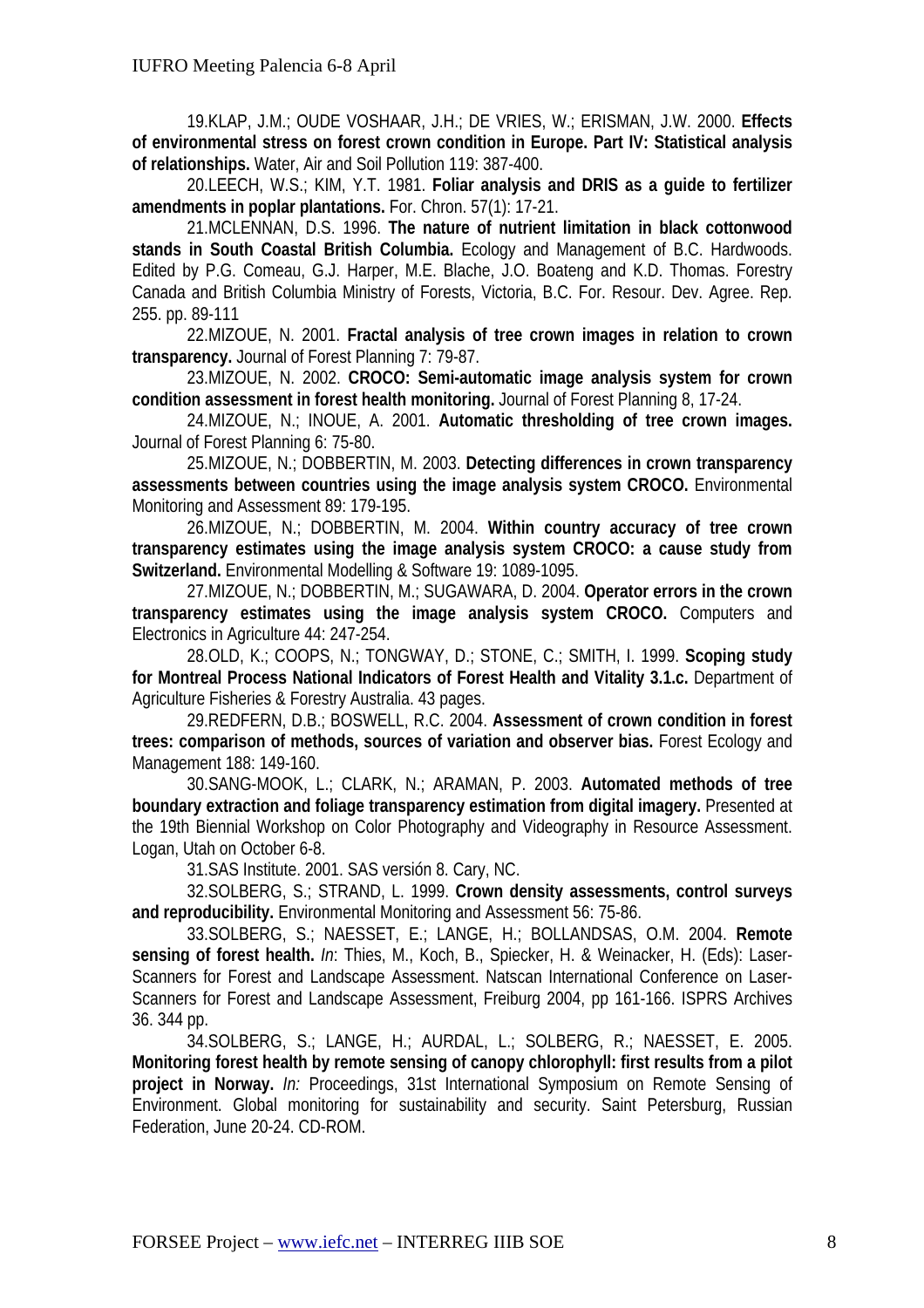35.STONE, C.; WARDLAW, R.F.; CARNEGIE, A.; WYLIE R.; DE LITTLE, D. 2003. **Harmonization of methods for the assessment and reporting of forest health in Australia – a starting point.** Australian Forestry Vol.66, No 4: 233-246.

36.VAN LEEUWEN, E.P.; HENDRIKS, C.M.A.; KLAP, J.M.; DE VRIES, W.; DE JONG, E.; ERISMAN, J.W. 2000. **Effects of environmental stress on forest crown condition in Europe. Part II: Estimation of stress induced by meteorology and air pollutants.** Water, Air and Soil Pollution 119: 335-362.

37.WULFF, S. 2002. **The accuracy of forest damage assessments-Experiences from Sweden.** Environmental Monitoring and Assessment 74: 295-309.

38.ZARNOCH, S.J.; BECHTOLD, W.A.; STOLTE, K.W. 2004. **Using crown condition variables as indicators of forest health.** Can. J. For. Res. 34: 1057-1070.

# **5. ACKNOWLEDGEMENTS**

We are grateful to Dr. Mizoue of Miyazaki University, Japan, for freely provide the CROCO software and for valuable suggestions. We also thank Prof. Valentín Pando for his help with statistics and to Oscar Osorno for scoring the crown transparency on the photographs used on the fit. Finally, we would like to thank the Soil Science and Agricultural Chemistry Laboratory of the Escuela Politécnica Superior de Lugo, for carrying out the foliar analysis. Financial support of this study was provided by European Union, within the INTERREG IIIB program Atlantic Area, FORSEE project.